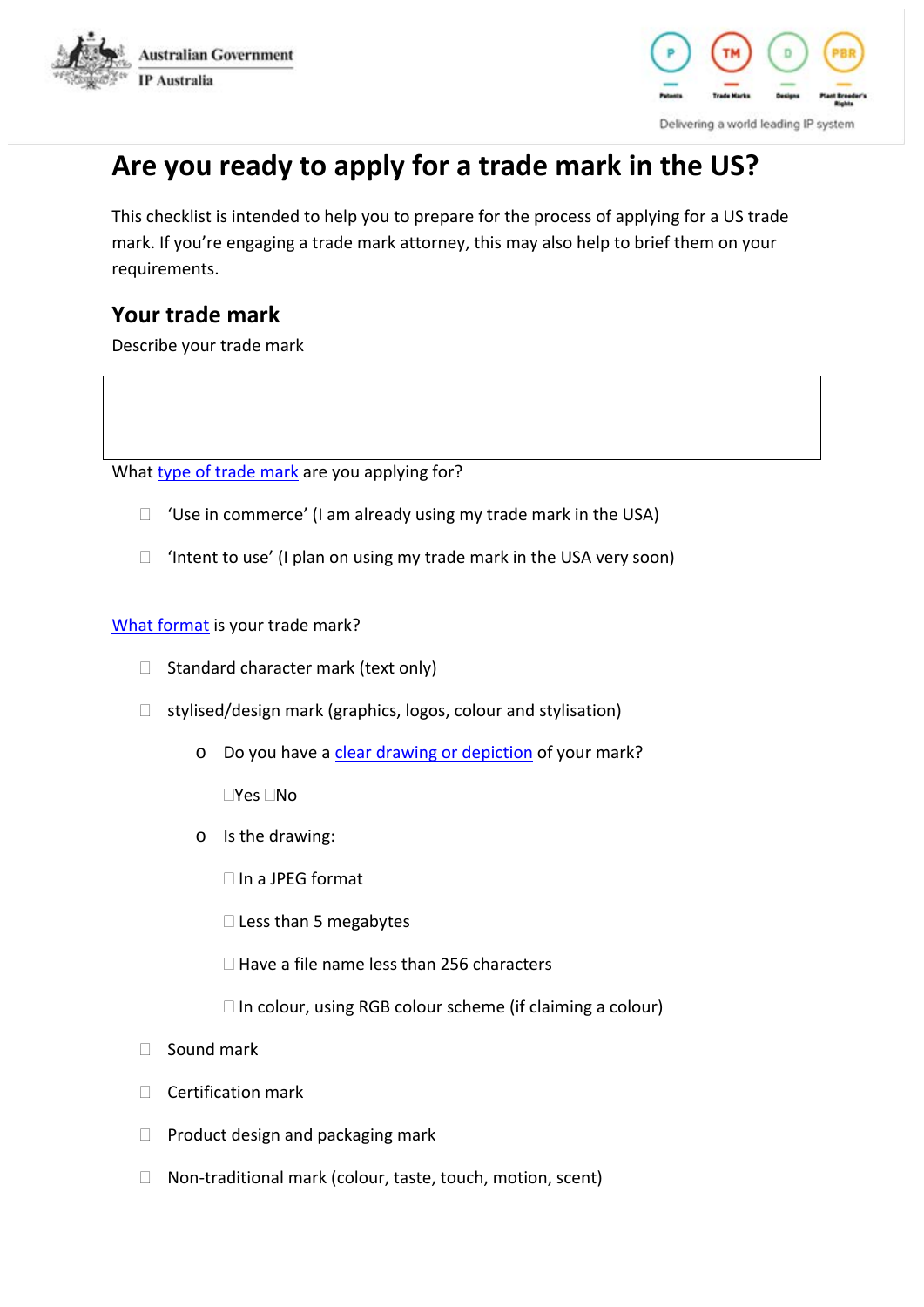



Which trade mark system do you intend on using?

- □ File directly with USPTO
- $\Box$  File via the Madrid Protocol
	- $\Box$  What is your Australian trade mark number



## **Goods and/or services Classes**

Provide a description of the [goods and/or services](https://www.ipaustralia.gov.au/applying-trade-mark-us/selecting-your-goods-and-services) you use, or intend to use, your trade mark on. Think about the nature of your business. What goods and/or services do you sell that make you money?

E.g. t-shirts, online store

Using the USPTO's [ID Manual](https://tmidm.uspto.gov/id-master-list-public.html) identify the classes and ID numbers of the goods and services you wish to apply for.

It's important to note that The US will not accept broad claims, such as 'clothing'– the class you choose must accurately describe your goods or services.

E.g. Class 25: 025-560 Short-sleeved or long-sleeved t-shirts & Class 35: 035-284 Online retail store services featuring t-shirts.

Note: If you are using the Madrid Protocol the classes you chose in your Australian trade mark will be automatically transferred to your international application.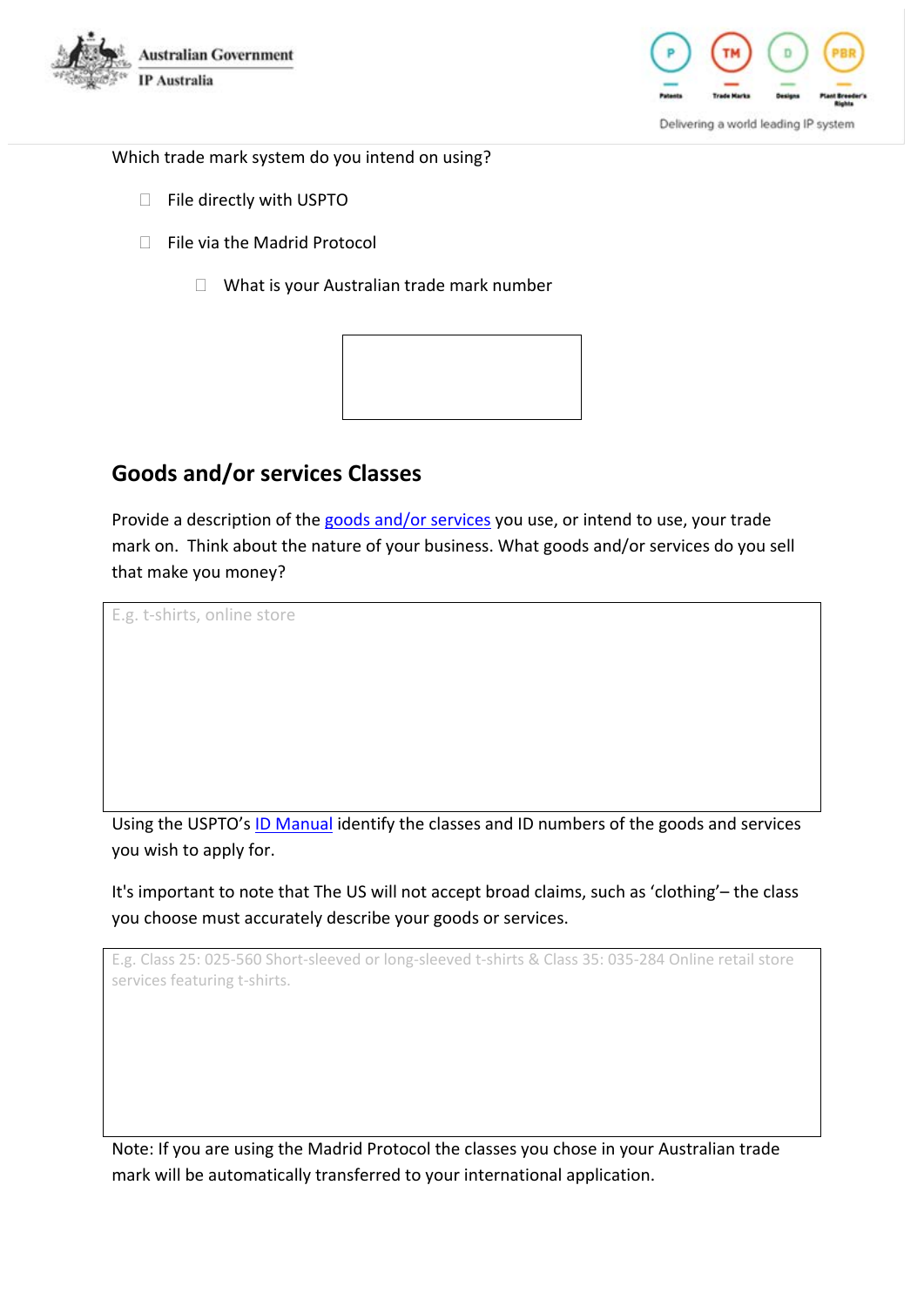



### **Checking your trade mark is available**

Once you have chosen your goods and services it's important to check the USPTO's trade mark register to see if a trade mark is already registered or applied for in relation to same or similar goods and/or services.

List the distinctive elements of your trade mark:

My trade mark has..... E.g. a bear, apple, tree, red, green, brown

Using the distinctive elements you captured above, search the USPTO's [Trademark Electronic](http://tmsearch.uspto.gov/bin/gate.exe?f=tess&state=4806:r65ohl.1.1)  [Search System \(TESS\)](http://tmsearch.uspto.gov/bin/gate.exe?f=tess&state=4806:r65ohl.1.1) for trade marks like yours and list any similar marks below:

**Hint**: Don't just search the exact match of your trade mark; it's important to think about spelling or phonetic variations, for example "Cube Necessities", "Kube Necessities"; "Garnitol", "Garnytol".

# **Need help?**

You may wish to seek professional advice about protecting your trade mark in the US.

If you have an existing IP attorney in Australia, it may be worth asking if they have associate offices in the US. Going through an Australian attorney will usually come at a higher cost than going directly to a US IP attorney. Your Australian trade mark attorney ideally understands both your business and your global intellectual property strategy, but it's up to you to decide what is best for your business and brand.